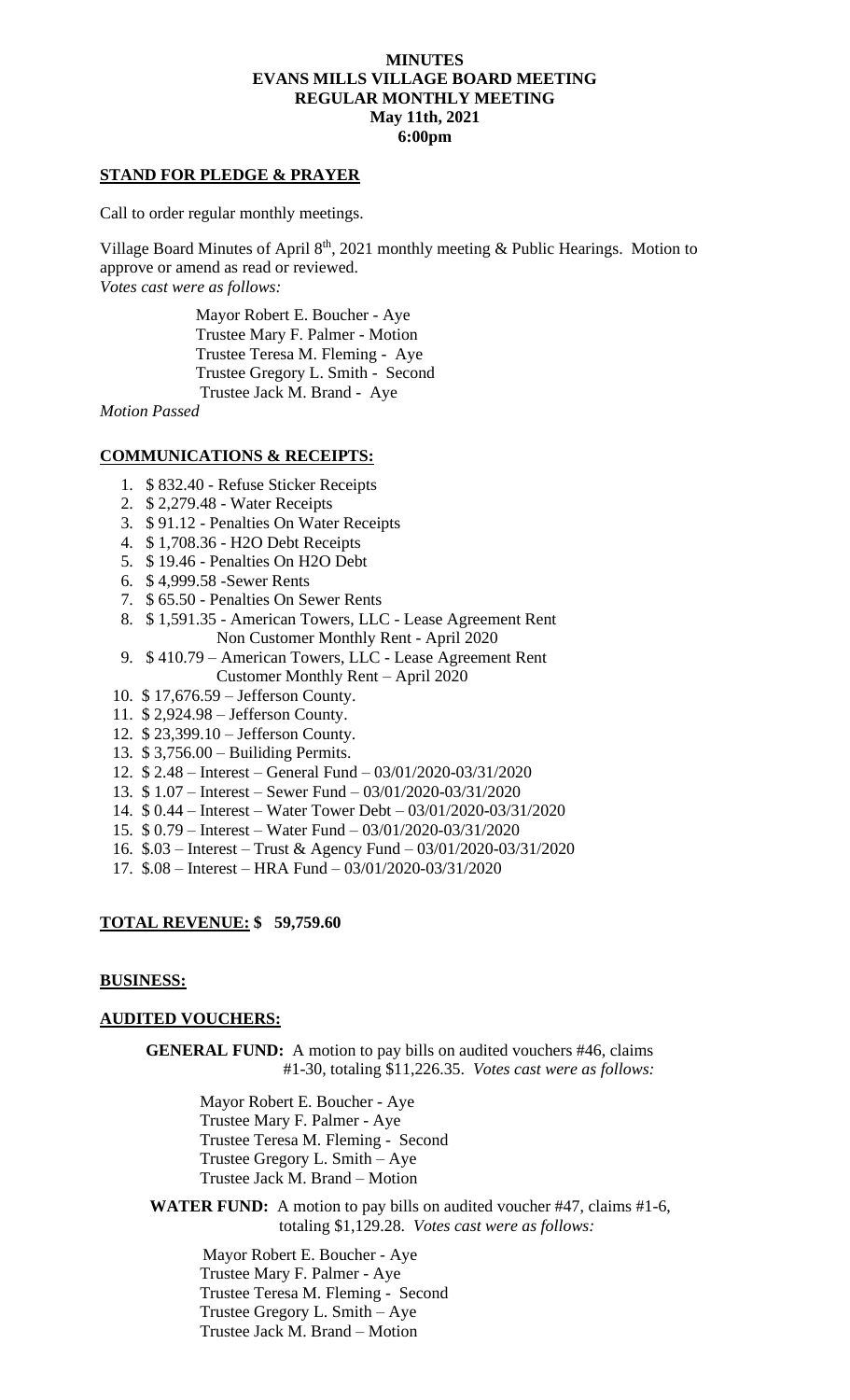**SEWER FUND:** A motion to pay bills on audited voucher #48, claims #1- 5, totaling \$1,541.75. *Votes cast were as follows:*

Mayor Robert E. Boucher - Aye Trustee Mary F. Palmer - Aye Trustee Teresa M. Fleming - Second Trustee Gregory L. Smith – Aye Trustee Jack M. Brand – Motion

*\*LIBRARY FUND: Village will submit bills on behalf of the Village Library on audited Voucher #49, totaling \$671.48. No votes to be cast.*

## *Motion Passed*

#### **ADOPT BUDGET:**

A motion to adopt or amend the budget for FY2021-2022. *Votes cast were as follows: Votes cast were as follows:*

> Mayor Robert E. Boucher - Aye Trustee Mary F. Palmer - Aye Trustee Teresa M. Fleming - Second Trustee Gregory L. Smith - Motion Trustee Jack M. Brand - Aye

# *Motion Passed*

## **AMEND BUDGET FY 2020-2021**

A motion to amend the budget by \$175 to be paid from the contingency A1990.0 to A1920.4 Association Dues in the General Fund. *Votes cast were as follows:*

 Mayor Robert E. Boucher - aye Trustee Mary F. Palmer - Aye Trustee Teresa M. Fleming - Aye Trustee Gregory L. Smith - Motion Trustee Jack M. Brand - Second

*Motion Passed*

## **CODE ENFORCMENT UPDATE:**

#### **POLICE UPDATE:**

#### **UPDATE FROM DPW SUPERINTENDENT.**

Schell Ave storm drain protection. Add 8" pipe cemented.

## **RESIDENT CONCERN:**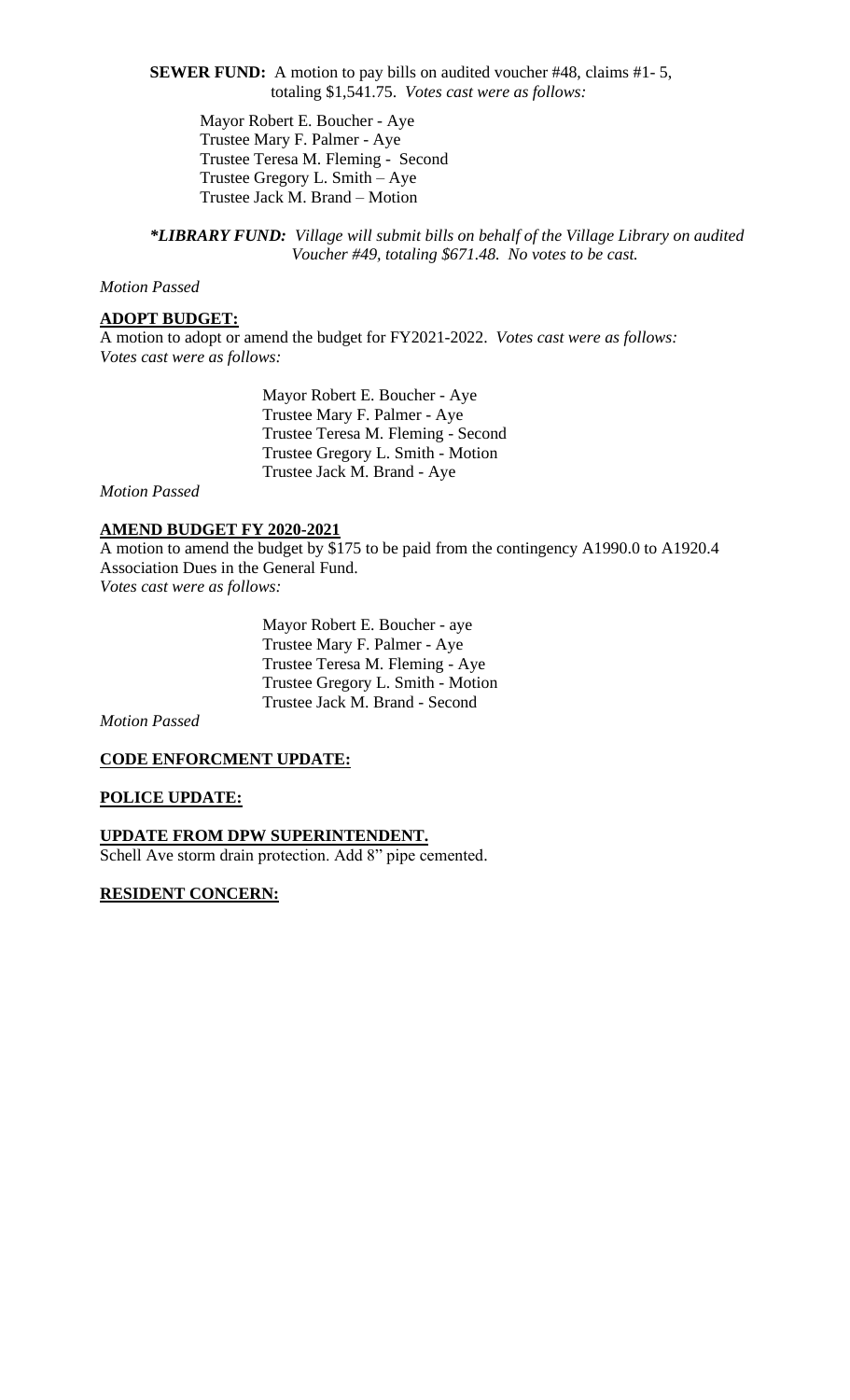#### NEW YORK STATE DEPARTMENT OF ENVIRONMENTAL CONSERVATION

Division of Water, Region 6 Dulles State Office Building, 317 Washington Street, Watertown, NY 13601-3787 P: (315) 785-2513 | F: (315) 785-2422 www.dec.nv.nov

May 3, 2021

Sent Via Email ONLY: rmboucher@outlook.com

Mayor Robert Boucher Village of Evans Mills P.O. Box 176 Evans Mills, NY 13637

EPG # 84333 - Preliminary Engineering Report (PER) Acceptance RE: Request for Extension to Disinfection Compliance Schedule Evans Mills (V) Wastewater Treatment Plant (WWTP) SPDES# NY 002 4660 Evans Mills (V), Jefferson County

Dear Mayor Robert Boucher:

We have completed review of the PER titled "Village of Evans Mills Wastewater Treatment Facility Improvements", dated February 2021. The PER includes recommendations to replace the wastewater treatment plant and add disinfection. The Department finds the report acceptable.

The Department is also in receipt of your written request, dated April 9, 2021, to extend the disinfection design and implementation due dates in your SPDES permit compliance schedule by one (1) year. An extension will allow the Village to include the addition of disinfection with the proposed overall plant improvements. Therefore, the Department is granting a one (1) year extension for design and implementation for both the treatment plant and the addition of disinfection. The following is a revised compliance schedule and will be included in a SPDES permit modification:

| • Submit approvable Design Plans & Specifications | May 1, 2022 |
|---------------------------------------------------|-------------|
| • Construction Start                              | May 1, 2023 |
| • Construction Substantial Completion             | May 1, 2024 |

The extension is expected to provide the Village with additional time to prepare design plans & specifications and secure funding to begin construction on both the disinfection and the wastewater treatment plant improvements together. In the event the Village needs additional time to secure funding to include the treatment plant improvements, a request for an extension is required in writing prior to the deadline. Please note, failure to meet these deadlines may result in enforcement action, and the addition of disinfection only may be required prior to treatment plant improvements.



## **UTILITY TERMINATION MORATORIUM LAW REMAINS UNSIGNED APRIL 1, 2021**

Due to this, the Village was able to relevy water charges onto this year's Village Tax bill. Sewer and property maintenance charges were also relevied. Jefferson County is in receipt of relevy amounts of \$10,017.68 (sewer), \$7,122.83 (water), & \$5,476.93 (h20 debt) for the 2020-2021 year onto Village Taxes, totalling \$22,617.44.

#### **COMMUNITY SOLAR -AMPION RENEWABLE ENERGY**

With the increase costs of water  $\&$  sewer that will continue over the coming years looking into ways of saving our residents money should be considered. Attached is a flyer from Ampion Renewable Energy to provide an idea.

#### **JOHN HOOVER INN:**

The Village is in receipt of a letter from the John Hoover Inn, requesting to hold a charity event for the Red & Black Football team In the form of Cow Chip Bingo. They would like to request that the street be shut down from Peck to Leray & Noble Streets on October 23, 2021, from Noon –  $6$  pm.

*Votes cast were as follows:*

 Mayor Robert E. Boucher - Aye Trustee Mary F. Palmer - Second Trustee Teresa M. Fleming - Aye Trustee Gregory L. Smith - Motion Trustee Jack M. Brand - Aye

*Motion Passed*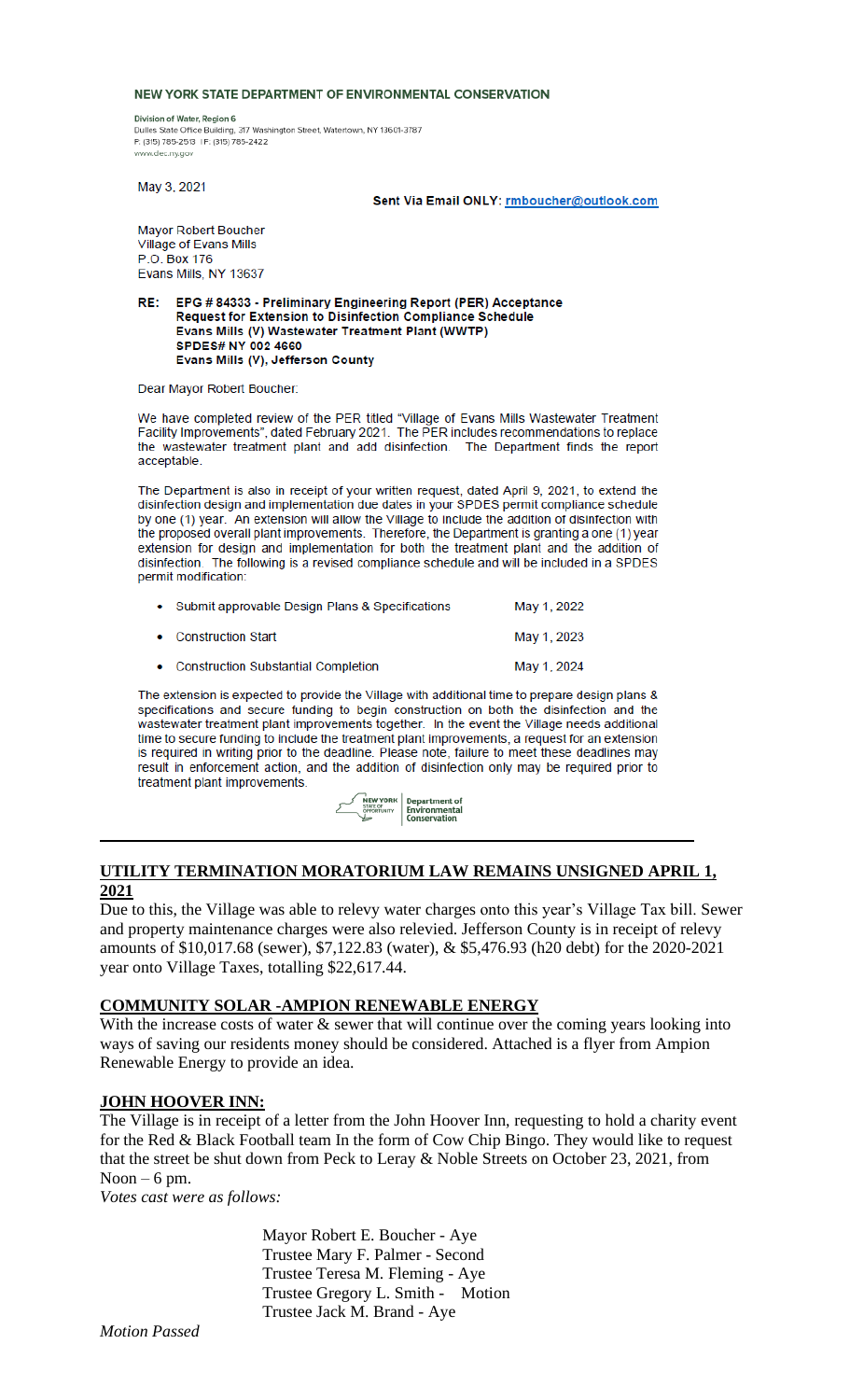## **PART-TIME DPW LABORER INTERVIEWS:**

A motion to set interviews for applicants for the part-time laborer position. Date 6.24 & Time 12pm ? *Votes cast were as follows:*

> Mayor Robert E. Boucher - Aye Trustee Mary F. Palmer - Motion Trustee Teresa M. Fleming - Second Trustee Gregory L. Smith - Aye Trustee Jack M. Brand - Aye

*Motion Passed*

### **SUMMER RECREATION:**

A motion to post job descriptions for summer recreation positions and set up interviews accordingly. Summer Rec Director *Votes cast were as follows:*

> Mayor Robert E. Boucher - Aye Trustee Mary F. Palmer - Aye Trustee Teresa M. Fleming - Motion Trustee Gregory L. Smith - Aye Trustee Jack M. Brand - Second

*Motion Passed*

#### **EXECUTIVE SESSION:**

A motion to go into executive session to discuss personnel matters. *Votes cast were as follows:*

> Mayor Robert E. Boucher - Aye Trustee Mary F. Palmer - Aye Trustee Teresa M. Fleming - Second Trustee Gregory L. Smith - Motion Trustee Jack M. Brand - Aye

*Motion Passed*

A motion to close the executive session. *Votes cast were as follows:*

> Mayor Robert E. Boucher - Aye Trustee Mary F. Palmer - Second Trustee Teresa M. Fleming - Aye Trustee Gregory L. Smith - Motion Trustee Jack M. Brand - Aye

*Motion Passed*

A motion to reopen the regular meeting. *Votes cast were as follows:*

> Mayor Robert E. Boucher - Aye Trustee Mary F. Palmer - Aye Trustee Teresa M. Fleming - Aye Trustee Gregory L. Smith - Second Trustee Jack M. Brand - Motion

*Motion Passed*

## **ASSISTANT DPW SUPERINTENDENT**

A motion to hire Damian Hance at \$16/hour starting June 1St. *Votes cast were as follows:*

> Mayor Robert E. Boucher - Aye Trustee Mary F. Palmer - Second Trustee Teresa M. Fleming - Abstain Trustee Gregory L. Smith - Motion Trustee Jack M. Brand – Nay

*Motion Passed*